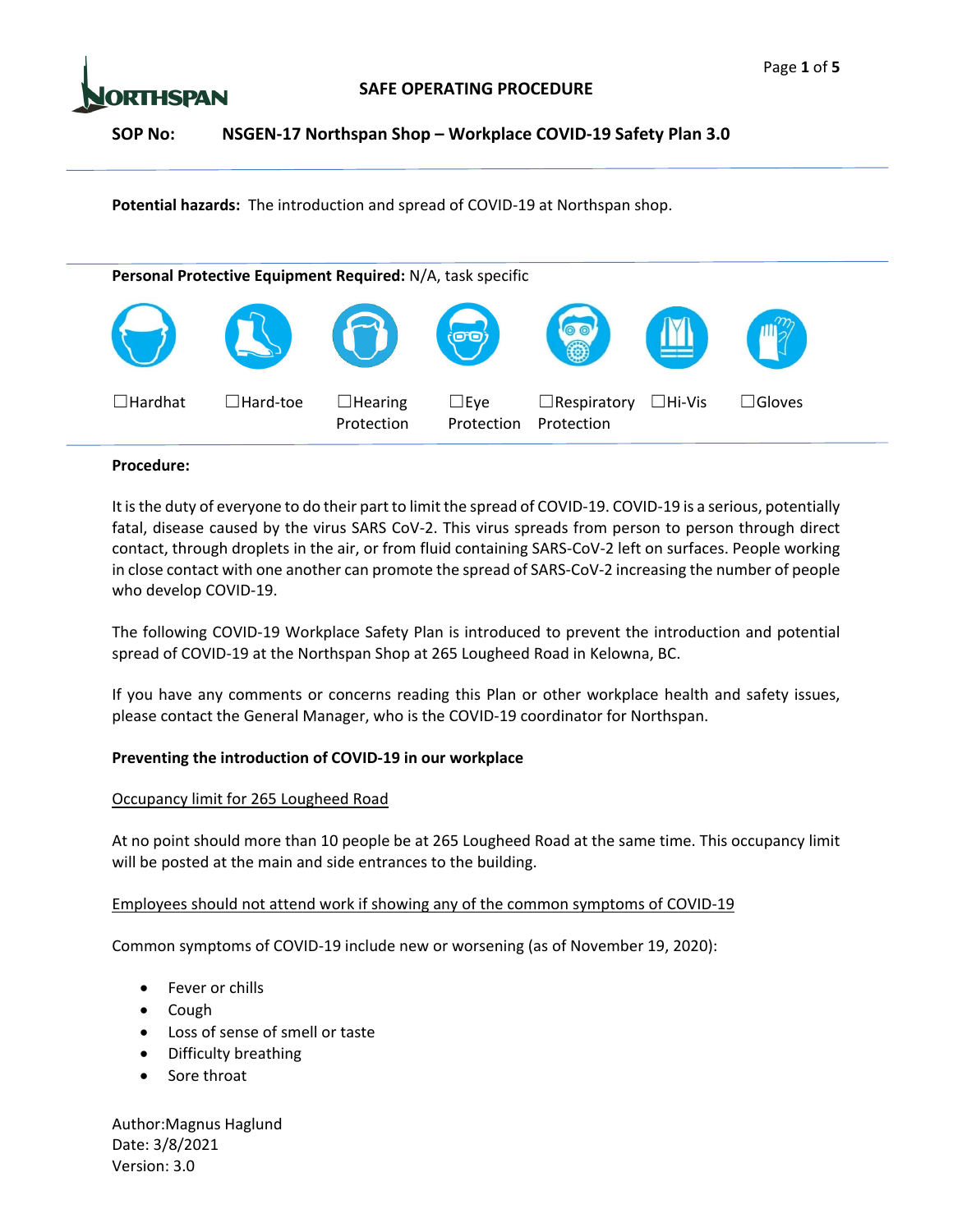



- Loss of appetite
- **•** Extreme fatigue or tiredness
- Headache
- Body aches
- Nausea or vomiting
- Diarrhea

## **Employees should not attend the workplace if they experience any of the above symptoms.**

In addition to displaying any of the above new or worsening symptoms, other restrictions from entering our workplace include:

- If you have travelled outside of Canada within the last 14 days
- If you have been identified by Public Health as a close contact of someone with COVID-19
- If you have been told to isolate by Public Health

**All employees shall complete the self‐assessment form on SiteDocs daily prior to attending work to verify that they are symptom free. Self‐assessments will be recorded in SiteDocs and compliance with self‐assessment requirements will be monitored.**

### Mandatory mask policy

All employees and visitors must wear mask at the workplace in any location where they are in a shared space with other workers or members of the public. This policy is communicated through signs at the entrances to our workplace.

### Working remotely when possible

Employees must work from home when possible. Also, employees are encouraged to go home for the day once the day's tasks are completed. There is no need to spend time at the shop just waiting for the workday to end.

#### Managing guest visits

Guest visits should be kept to a minimum. Non‐essential visits should be avoided. Prior to entering the shop visitorsshould be assessed using the evaluation form on SiteDocs and be informed of the mandatory mask use policy. Whenever possible, meet with guests outside, for example, on the patio if weather permits.

Author:Magnus Haglund Date: 3/8/2021 Version: 3.0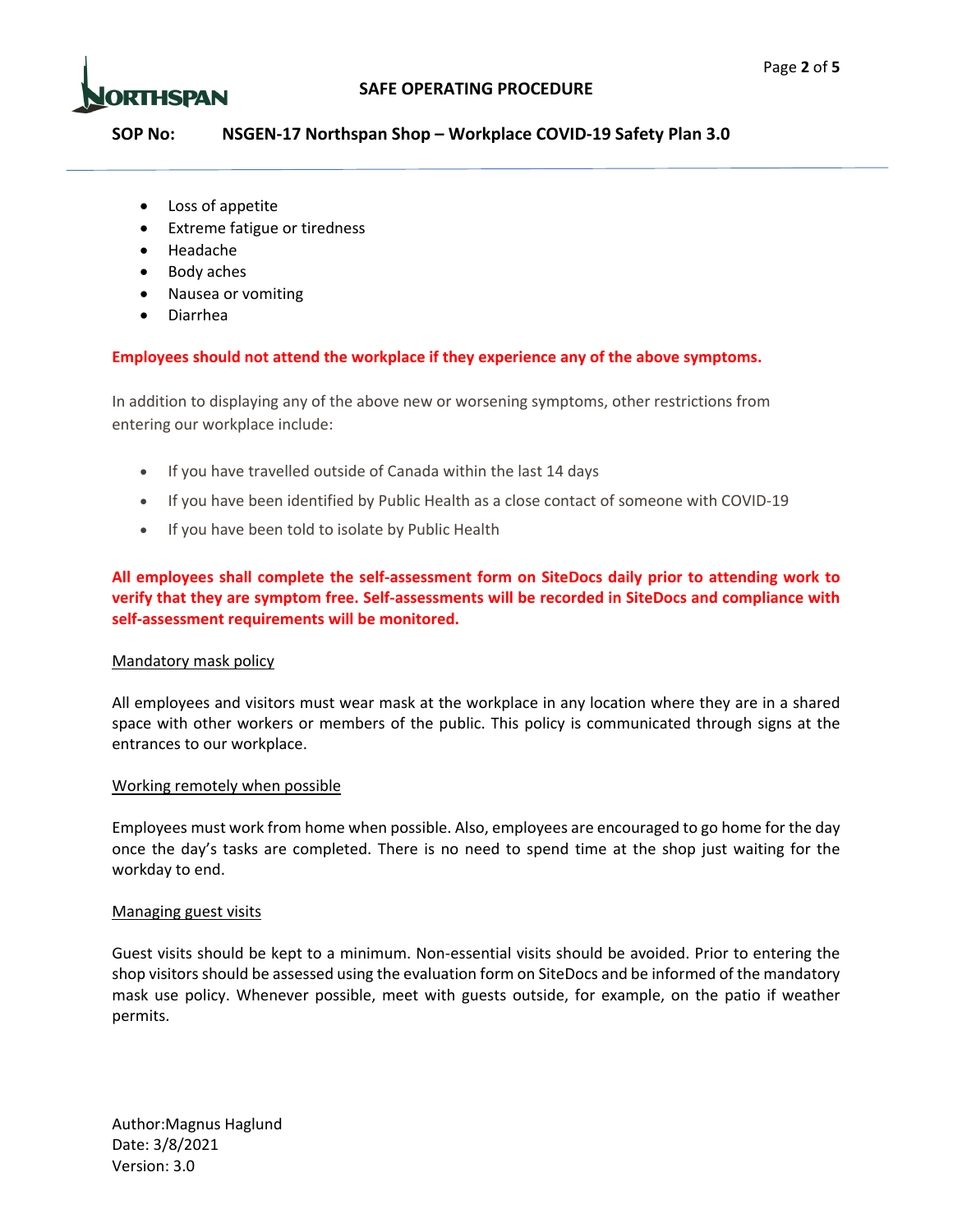

### **Managing potential spread of COVID‐19 in the workplace**

The SARS-CoV-2 virus spreads from person to person through close contact or through fluids left on surfaces. To prevent this spread, all employees and guests at 265 Lougheed Road must follow the below directions.

Just like any person showing symptoms of COVID‐19 should refrain from attending the workplace, any person who at any time during the work day starts developing symptoms of COVD‐19 should promptly inform a superior or colleague, then leave the workplace to go home or to seek health care services, if needed.

All surfaces, which the ill person has been in contact with will be sanitized immediately.

### Physical distancing

Together with the mandatory mask policy, maintaining a physical distance of at least 2m between persons is an effective way to reduce the risk of spreading COVID‐19.

All employees and guests must make sure to keep this distance to other persons. Avoid congregating in both offices and public areas. This can be achieved by avoiding meetings in small spaces, meeting outside, and making sure that occupancy limits are adhered to. If you are having your lunch in the kitchen make sure to time your lunch when nobody else is at the table.

If work situations make it difficult to maintain physical distancing, physical barriers should be put in place (such as office partitions, plexiglass barriers or curtains for example).

In cases where no other physical distancing measures can be applied, masks should be used. Please see "How to use a mask" instructions attached to this document. Disposable face masks are available at the Northspan shop.

### Cleaning and hygiene

### *Handwashing*

One of the most effective ways to prevent the spread of COVID‐19 is to wash your hands often and properly. Handwashing facilities are available both upstairs and downstairs at the Northspan shop. Bottles of hand sanitizer are also being made available on both floors. Employees and guests at the Northspan shop should wash their hands:

- When arriving at the shop
- Before and after breaks

Author:Magnus Haglund Date: 3/8/2021 Version: 3.0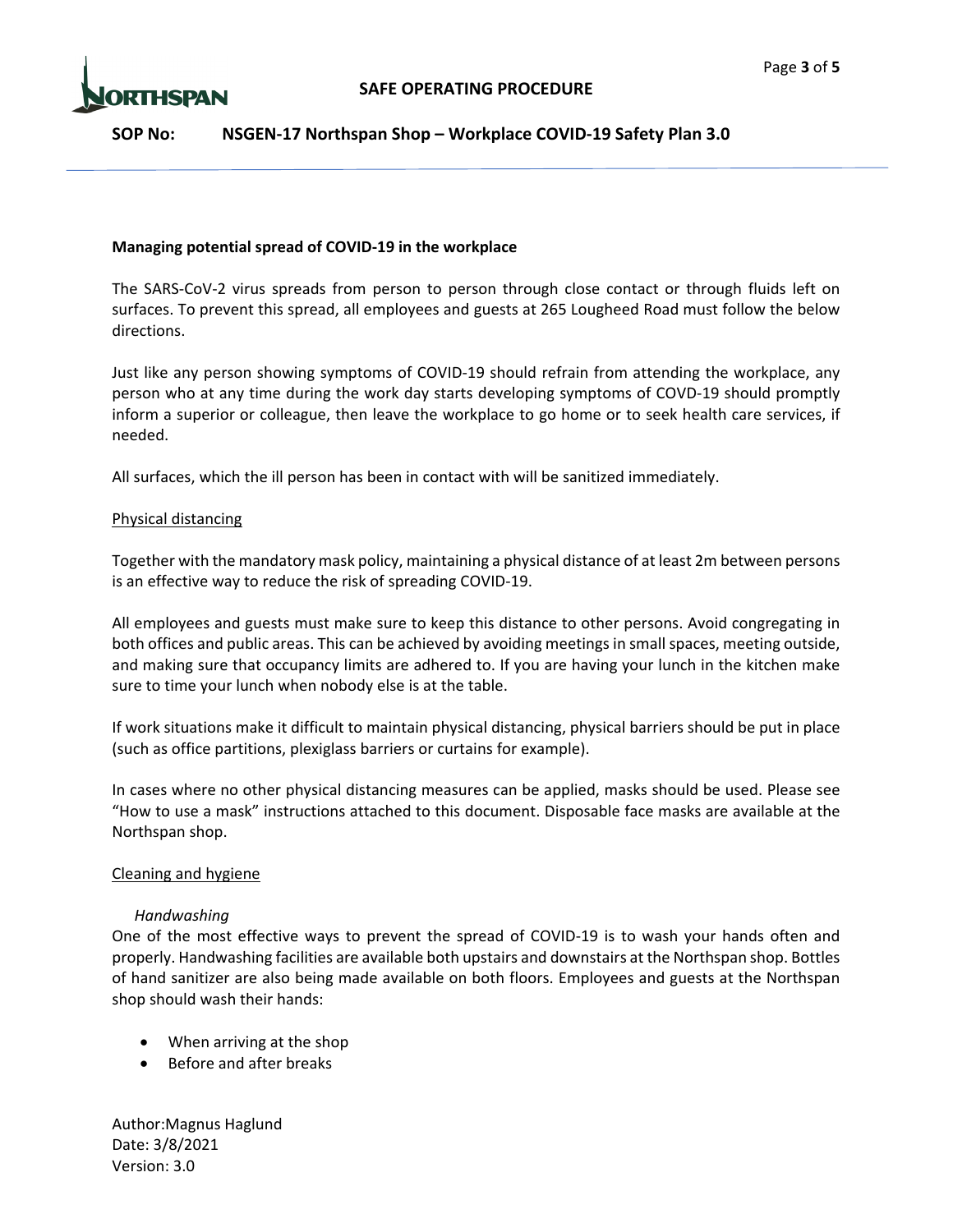

- After using the washroom
- After handling any materials that may have come in contact with the public
- Before and after handling shared vehicles, tools and equipment
- Before and after using face masks or other personal protective equipment (such as respirators, goggles, and gloves)

Hands should be washed using soap and water. If soap and water aren't available, use an alcohol‐based hand sanitizer. Please see "Handwashing" instructions attached to this document.

### *Covering coughs and sneezes*

Another important way to prevent the spread of COVID‐19 is to not cough or sneeze openly as this has the potential to spread virus over surprisingly long distances. Cover up coughs and sneezes by coughing or sneezing into your sleeve or by covering your mouth with a tissue. Remember to wash or sanitize your hands always after coughing or sneezing. Please see "Cover coughs and sneezes" instructions attached to this document.

#### *Sanitizing of common areas*

Sanitizing supplies are available throughout the Northspan shop as well as in company vehicles. It is recommended that items, which are used by more than one person, are sanitized after each use. Such items may include, tools, desks, phones and tablets.

### *Sanitizing of common vehicles and equipment*

Common vehicles are company vehiclesthat may be used at work by more than one person. These include forklifts, pickup trucks and the 5‐ton truck. These should be sanitized after use. Areas in a vehicle that have been touched should be sanitized following each use, including steering wheel, gearshifter, direction indicator lever, windshield wiper lever, window buttons, etc.

Employees should remember to wash their hands prior to and after using any common vehicle or equipment.

### *Preventing spread of COVID‐19 stemming from "running errands" during the workday*

Employees often leave work temporarily during the workday to go visit suppliers, go to the bank, etc. In order to prevent any spread of COVID‐19 from such activities social distancing and hygiene guidelines are always to be followed. When visiting a third party, maintain physical distancing of 2 m and wear a mask. Disposable face masks are available at the Northspan shop. Always wash your hands prior to leaving the Northspan shop and again upon return to the Northspan shop. If you are bringing supplies/equipment back which have been in contact with the public and are to be used/touched within the next couple of days, sanitize them using spray sanitizer. Wash your hands when done.